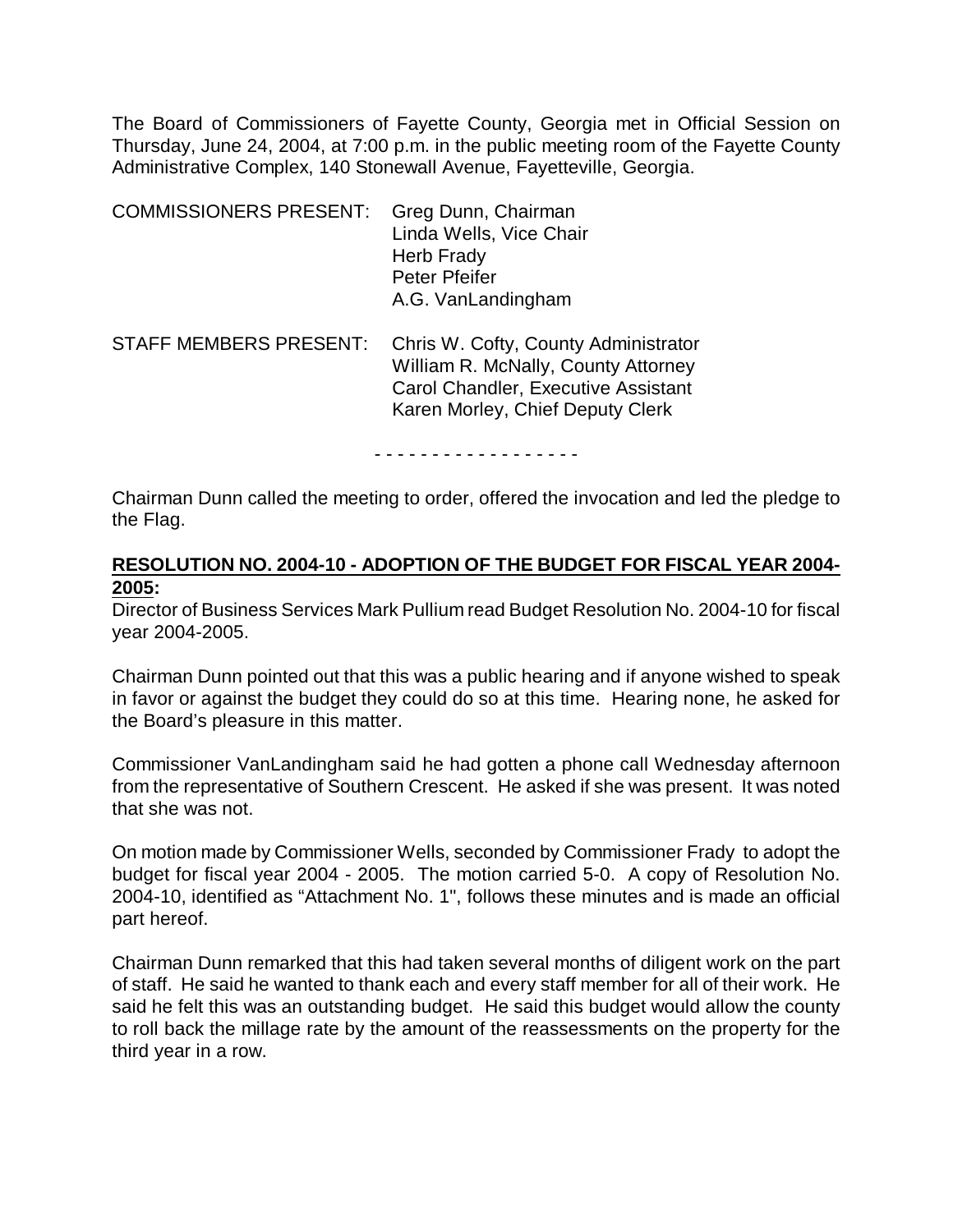Commissioner Wells said she would like to commend the staff from Chris Cofty to Mark Pullium to the other staff for doing such an exceptionally good job this year as always. She said she also wanted to thank all of the department heads. She said she was aware that everybody did not get what they wanted but she felt this was a very realistic budget and something that the county was going to be proud of and be able to continue the quality of services that had been provided. She pointed out that the Board had held over twenty hours of public meetings and hearings on this budget in addition to many numerous hours put in by staff and each Commissioner individually. She said she would not want anybody to get the impression that this was something that was done lightly. She said there were many hours that had gone into this budget and she felt it was a very reasonable budget that the county and the taxpayers could be proud of.

Commissioner Pfeifer remarked that there had been recent problems with the economy which had affected most of the governments from national government all the way down to the local level. He pointed out that the citizens had not heard this government have any problems the last couple of years either on the revenue side or on the spending side. He said there had been no cutbacks of service because they were planned properly.

Commissioner Frady said that everyone had done a great job and he certainly appreciated it. He said this Board was looking at things and accepting the fact that it could make the county run on natural growth and that had given the county the opportunity to roll back the assessment.

Commissioner VanLandingham also congratulated staff on a great job.

## **ORDINANCE NO. 2004-07 - ADOPTION OF AMENDMENTS TO THE FAYETTE COUNTY ZONING ORDINANCE REGARDING ARTICLE V. GENERAL PROVISIONS, SECTION 5-10, ACCESSORY USES AND STRUCTURES, B. INCIDENTAL USES, SECTION 6. HOME GARDEN, F. ADMINISTRATION, AND G. TEMPORARY ACCESSORY STORAGE AND AMEND THE SEQUENCING ORDER TO REFLECT THE PROPOSED AMENDMENT:**

Zoning Director Aaron Wheeler remarked that the Planning Commission recommended approval 5-0. He noted that this item was tabled from the May 13, 2004 Board of Commissioners' meeting. He said these proposed amendments were a revision to accessory uses.

Mr. Wheeler remarked that the reason for this change was previously discussed at the May 13<sup>th</sup> Board of Commissioners wherein the Board directed staff to take this back and work with the Planning Commission and then bring back a recommendation to the Board of Commissioners. He said staff was adding in item F. which was administration for any structure that was above 200 square feet and had to be put on a permanent foundation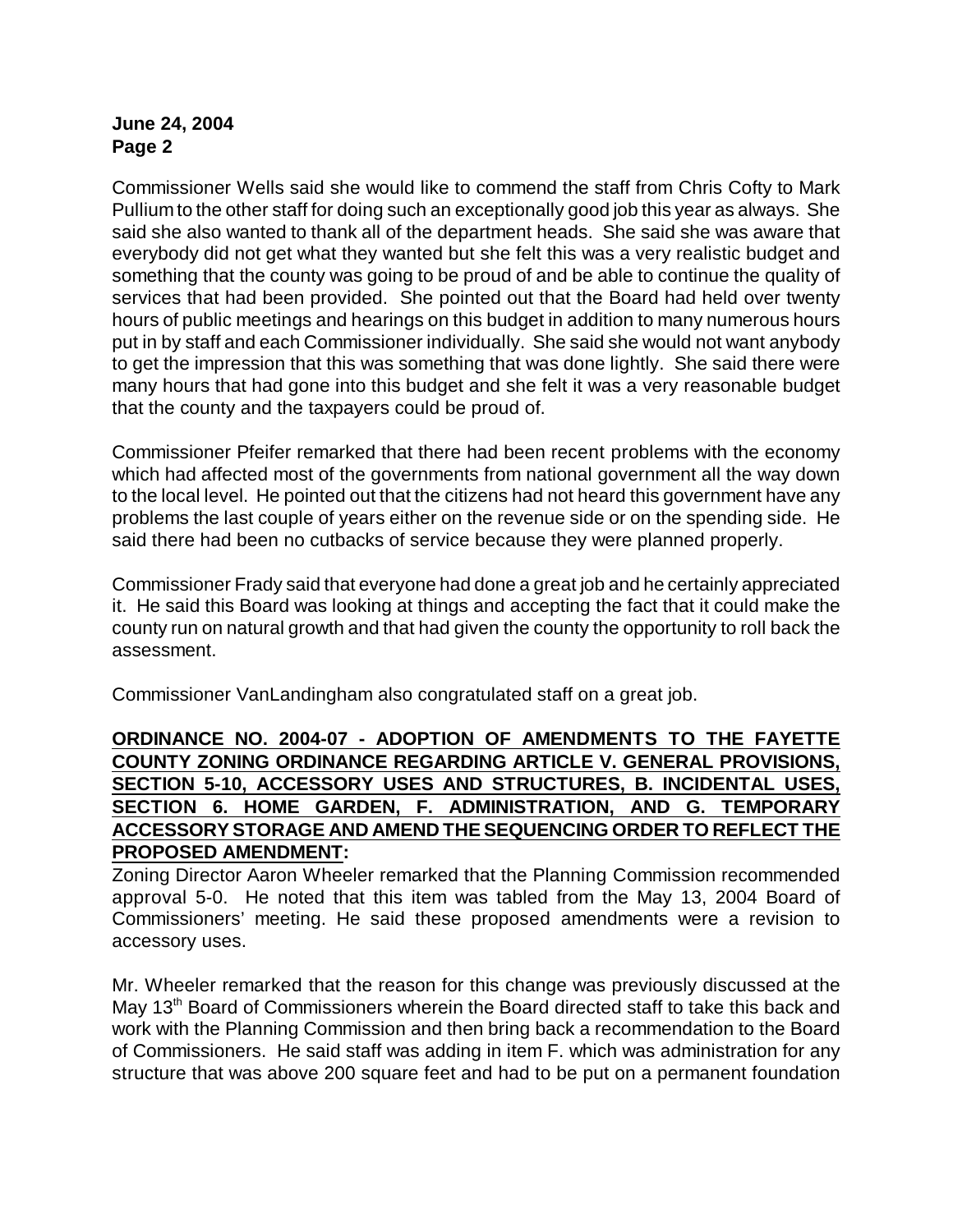and item G. which discussed pods and regulations for and how they would be administered.

Commissioner Frady asked Mr. Wheeler if staff had any trouble with buildings blowing away that were not on a permanent foundation.

Mr. Wheeler replied no, not to his knowledge.

Commissioner Frady asked Mr. Wheeler what was considered a permanent foundation.

Mr. Wheeler replied that permanent foundation would be concrete and then the structure being tied down per building code requirements.

Commissioner Frady asked why it would need to be tied down. He said he realized it was a safety factor but since there had not been any problems with them. He asked if these structures could be put on concrete blocks as a foundation.

Mr. Wheeler replied not to his knowledge. He said the foundation would need to be a solid foundation of poured concrete. He commented on tying them down. He said the building code stated this requirement because of safety reasons.

Commissioner Frady asked how long the building code had required this.

Mr. Wheeler replied that he was unsure. He said he was not that familiar with the building code.

Commissioner Frady asked if a permit fee would be charged.

Mr. Wheeler replied yes.

Chairman Dunn asked for the Board's pleasure on this matter.

On motion made by Commissioner Wells, seconded by Commissioner Pfeifer to approve the Amendments to the Fayette County Zoning Ordinance regarding Article V. General Provisions, Section 5-10. Accessory Uses and Structures, B. incidental uses, Section 6. Home Garden, F. Administration, and G. Temporary Accessory Storage and amend the sequencing order to reflect the proposed amendment, discussion followed.

Commissioner VanLandingham said he still had a problem with this. He felt the county was getting too restrictive in the uses of their property. He said he did have a problem with it. He said he sees a need for it in a general sense but he wondered if the county was getting too specific as to what people were being required to do. He questioned the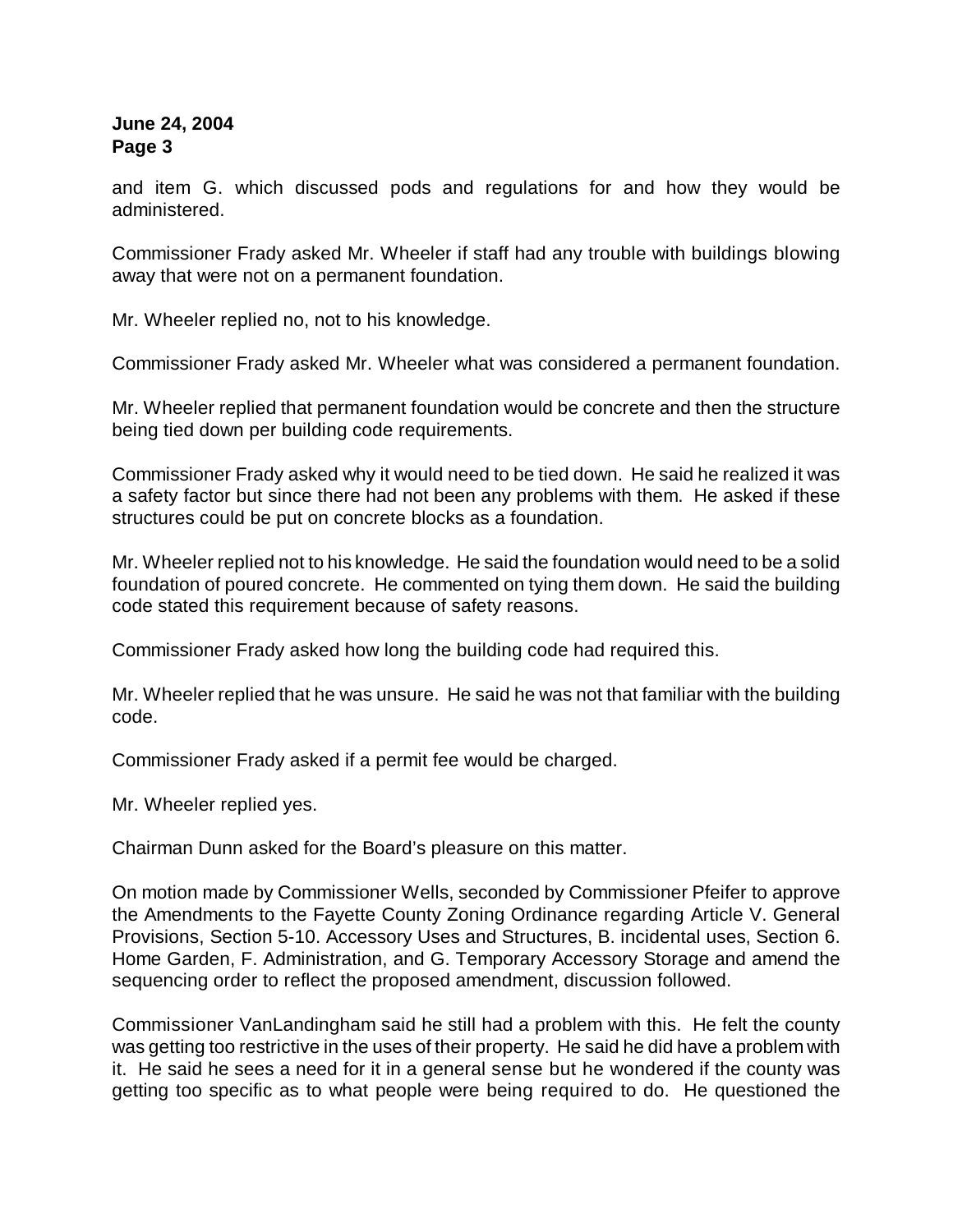structures that can be purchased at Lowe's, although they did not exceed the square footage, and putting those on a permanent foundation and tying them down. He said he was afraid that the county was moving in that direction and he was not sure that he wanted to go there. He said he was not sure what the county needed to do but he just did not think it needed to do this much.

Commissioner Frady felt this just runs up the cost on these types of buildings. He said one could purchase one of these buildings for a cost of \$900 and then it would cost \$2,000 to put it up. He felt this was just an added expense and it did not think it was necessary for a 10' x 20' building.

Chairman Dunn asked how long was temporary in the temporary accessory storage.

Mr. Wheeler replied that the idea was while there was some sort of remodeling being done or some other kind of work on the home in order to store items from the rooms of the home that were being remodeling without having to take them off site.

Chairman Dunn clarified even if the work done was completed, it was for one year only and then it would have to be removed.

Mr. Wheeler replied yes, that was correct.

Chairman Dunn asked if someone completed the remodeling in six months could they keep the storage unit up until the year deadline or would they have to take it down as soon as the project was completed.

Mr. Wheeler remarked that the idea was that they would move it as soon as the project was completed but that it would not exceed one year.

Commissioner Wells remarked that normally someone was paying rent or some type of fee on that. She said it would not be smart to just leave it sitting there.

Commissioner Frady asked if the ocean going trailers that people used come up under another section.

Mr. Wheeler replied that those would be classified under the same thing because they were basically the same item. He said they were made out of metal, were square and there for storage.

Commissioner VanLandingham said he would like to point out another item. He said that was an accessory structure. He said when he built his house he was the contractor and had built it himself. He stated that he was living in another location and he had to have a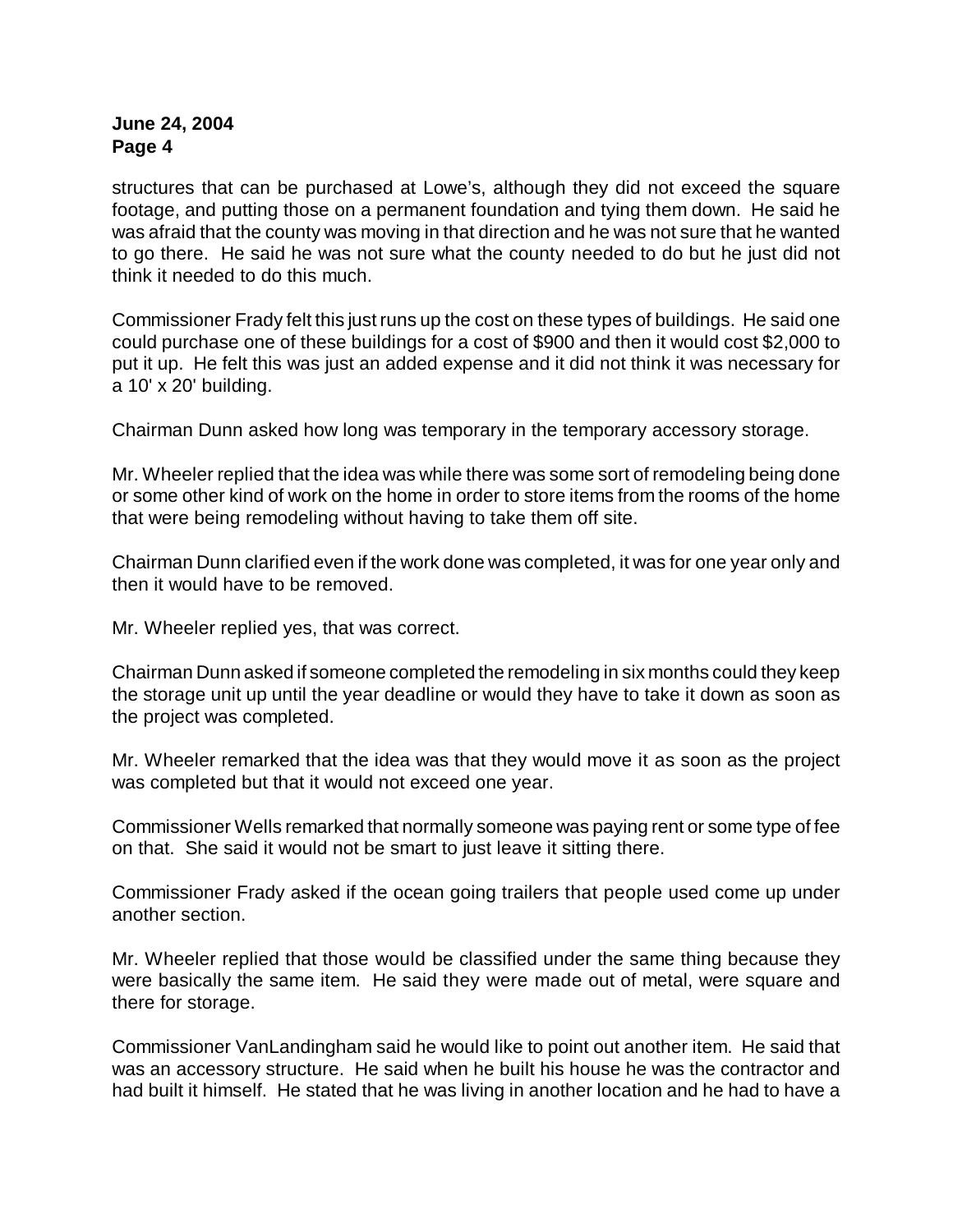place to put his tools and the materials that he purchased rather than leave them outside. He said in this ordinance it stated that an accessory structure could only be built concurrently or after. He felt this was restricting a person an opportunity to build a permanent structure that would allow him to use it while he was building his house.

Commissioner Frady asked if a contractor could bring his trailer onto the property while he was constructing the buildings. He said contractors used these as their offices while they were building.

Mr. Wheeler replied they would be allowed to bring on a job trailer and it would require a permit and would have to meet setbacks.

Commissioner VanLandingham said the job trailer could be located there concurrently and after. He said this was while someone was building or after. He said someone could not build it first.

Commissioner Wells said she understood that there was going to be exceptions to every single rule and although this did seem to be more confining she felt for the overall general benefit of the county that this was exactly what was needed. She commented on anything over 200 square feet being placed on a permanent foundation and said she did not see this as being a burden either. She said citizens could purchase the little portable places that were smaller than 200 square feet and put those up. She said anything larger than that would be a fairly large size structure that no one wanted to have blown away. She said she had one of these structures blow away once in Savannah.

Commissioner Frady said he had no doubt that this might be better for the county but sometimes he liked to reach out and do things for the consumer as well. He said he was trying to keep the consumer from having to pay for a permit and also having to put down a slab.

Chairman Dunn commented that this was a public hearing and asked if anyone had any comments on this item. Hearing none, he called for the vote.

The motion carried 3-2 with Commissioner VanLandingham and Commissioner Frady voting in opposition. A copy of the Ordinance No. 2004-07, identified as "Attachment No. 2", follows these minutes and is made an official part hereof.

**ORDINANCE NO. 2004-08 - ADOPTION OF AMENDMENTS OF THE FAYETTE COUNTY ZONING ORDINANCE REGARDING ARTICLE VII. CONDITIONAL USES, EXCEPTIONS, AND MODIFICATIONS, SECTION 7-6. TRANSPORTATION CORRIDOR OVERLAY ZONE, A. S.R. 54 WEST AND S.R. 74 SOUTH OVERLAY ZONES; B. S.R. 85 NORTH OVERLAY ZONE; AND C. GENERAL STATE ROUTE OVERLAY ZONE:**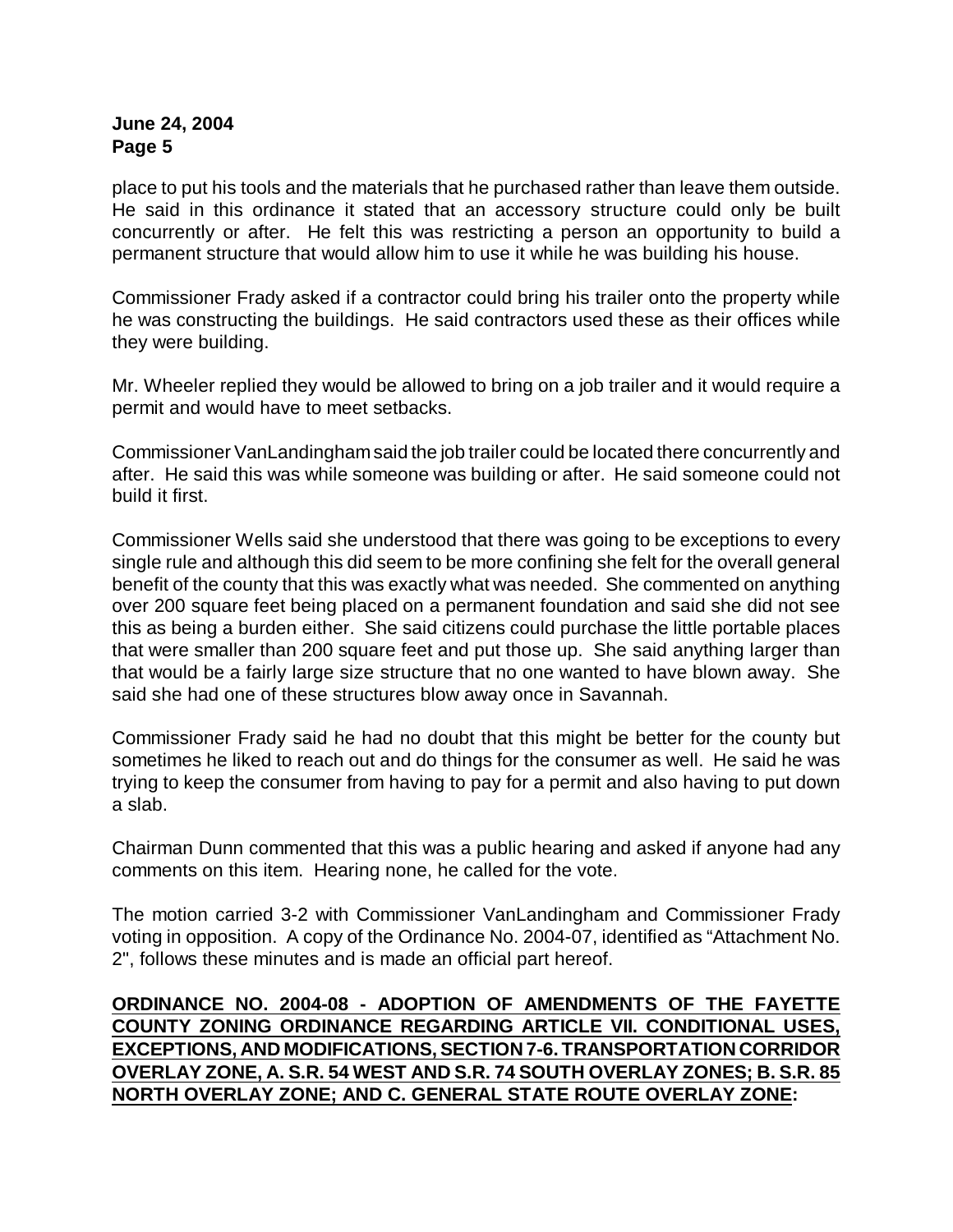Zoning Director Aaron Wheeler remarked was consideration of proposed amendments to the Fayette County Zoning Ordinance regarding Article VII. Conditional Uses, Exceptions, and Modifications, Section 7-6. Transportation Corridor Overlay Zone, A. S.R. 54 West and S.R. 74 South Overlay Zones; B. S.R. 85 North Overlay Zone; and C. General State Route Overlay Zone. He said the Planning commission recommended approval 4-0-1.

Mr. Wheeler said the reason for this change was because the current ordinance was bulky and subjective making it hard to apply consistently and it would be readily understood by the public without direct interpretation by staff. He said certain aspects of the ordinance such as the current architecture and landscape requirements were almost completely done away with and rewritten. He said the overall layout was redone so that each section matched and flowed as it should. He said there were some sections that as a result had to be added in and in their entirety.

Chairman Dunn asked if anyone wished to speak in favor or against this amendment change. Hearing none, he asked the Board for their pleasure in this matter.

Commissioner VanLandingham said he had a question on page 2 which related to the exclusion of the areas of the hospital district. He said he wanted to make sure that this was the district that the Board had so noted on the overlay with definitive lines.

Mr. Wheeler replied yes that was correct and stated that was actually another item that would be coming up that spelled this out specifically. He said staff felt this might be a little confusing to the general public reading this and staff had broken this out to make it easier to understand.

Commissioner Frady asked if any setbacks were changed in these.

Mr. Wheeler replied no, not to his knowledge.

Commissioner Frady asked if there was any other way to do the screening except for putting up a berm.

Mr. Wheeler replied that staff had only required the berm in instances where the Board felt it was necessary.

On motion made by Commissioner Wells, seconded by Commissioner VanLandingham to approve the Amendments to the Fayette County Zoning Ordinance regarding Article VII. conditional uses, exceptions and modifications, Section 7-6. Transportation Corridor Overlay Zone, A. S.R. 54 West and S.R. 74 South Overlay Zones; B. S.R. 85 North Overlay Zone and C. General State Route Overlay Zone, discussion followed.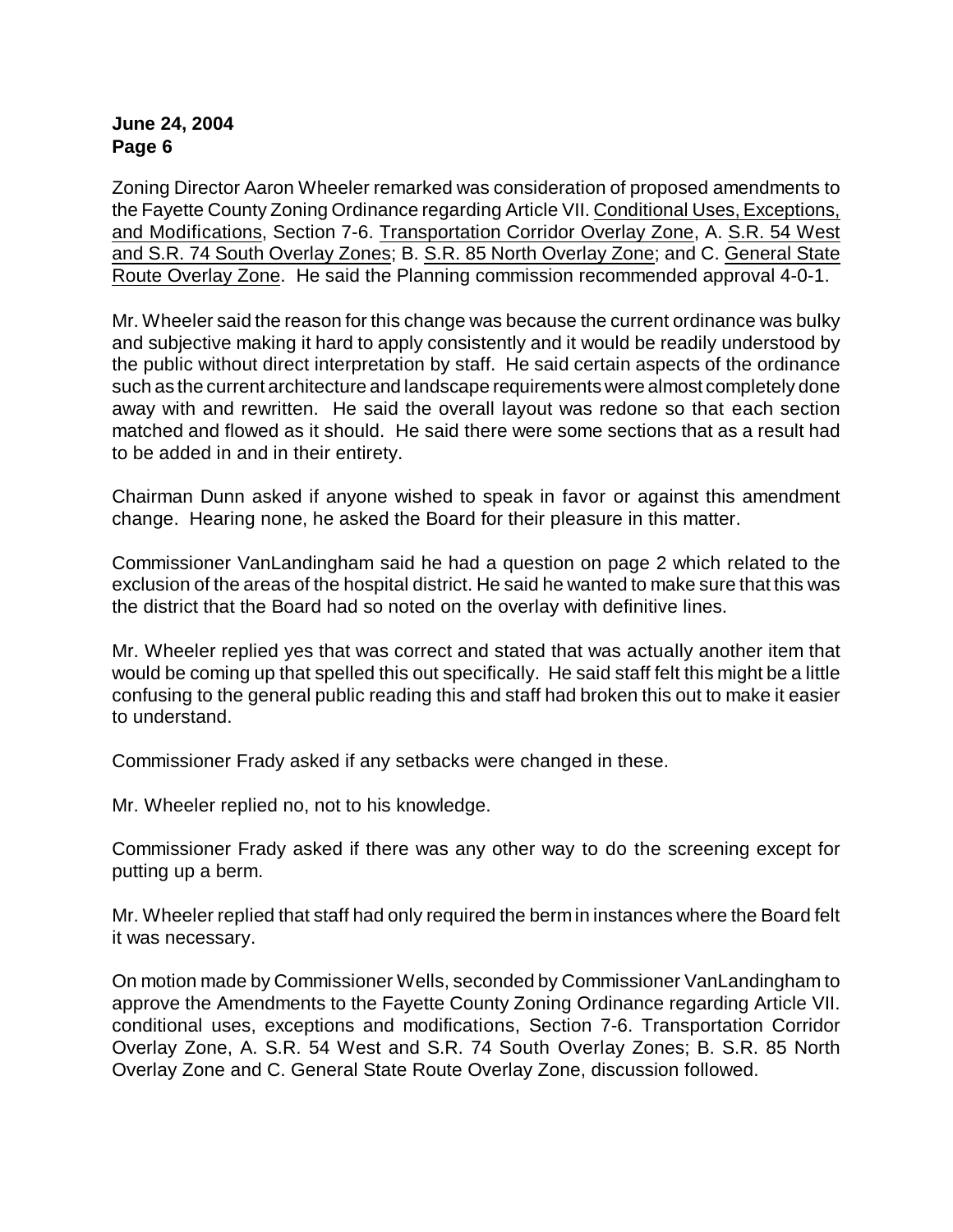Commissioner Pfeifer commented that the concept of overlay zones was sometimes troubling. He said this had been going on in discussion since he had been on the Board with the Planning and Zoning Commission. He said they had done a tremendous job and had been very, very thorough. He stated they had also answered a lot of questions that he had and most importantly the Planning Department had opened the comment period and made adjustments based on input from all parts of the community. He said he felt this was crucial than just imposing whatever the Board might feel was a good idea for the community.

The motion carried 5-0. A copy of Ordinance No. 2004-08, identified as "Attachment No. 3", follows these minutes and is made an official part hereof.

## **ORDINANCE NO. 2004-09 - ADOPTION OF AMENDMENTS TO THE FAYETTE COUNTY ZONING ORDINANCE REGARDING SECTION 6-17. O-I, OFFICE INSTITUTIONAL, E. AUXILIARY CONDITIONAL USES AND AMEND THE SEQUENCING ORDER TO REFLECT THE PROPOSED AMENDMENT:**

Zoning Director Aaron Wheeler remarked that this was for consideration of proposed amendments to the Fayette County Zoning Ordinance regarding Section 6-17. O-I, Office Institutional, E. Auxiliary Conditional Uses and amend the sequencing order to reflect the proposed amendment. He said the Planning Commission recommended approval 5-0.

Mr. Wheeler remarked that the uses presented to the Board were what staff believed should be allowed as supportive auxiliary uses to a hospital area. He said the recommendations were before the Board for consideration.

Chairman Dunn asked if anyone had any comments in favor or in opposition to this amendment. Hearing none, he asked for the Board's pleasure on this matter.

On motion made by Commissioner Wells, seconded by Commissioner Pfeifer to approve the Amendments to the Fayette County Zoning Ordinance regarding Section 6-17. O-I, Office Institutional, E. Auxiliary conditional uses and amend the sequencing order to reflect the proposed amendment, discussion followed.

Commissioner Wells expressed concern with this amendment and remarked that this was strictly for the O-I district of the community hospital plan area. She felt the county needed to be careful that the commercial endeavor be allowed to come into these types of structures and then if the hospital or the medical facility decided to move, then there would be commercial endeavors that would be existing independently. She said what had prompted this was the Emory facility across the street from the hospital. She asked if that facility would be included in this.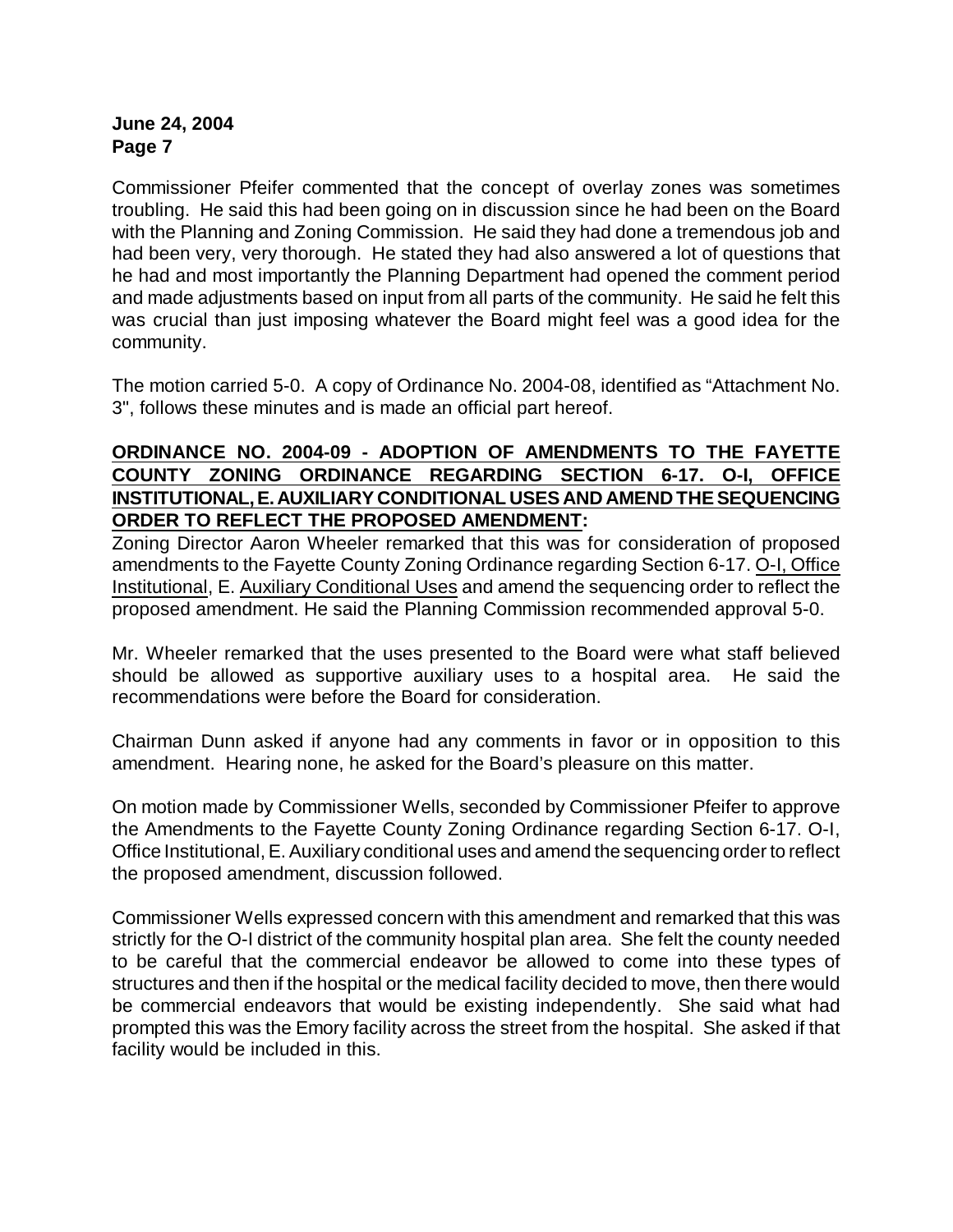Mr. Wheeler replied the Emory facility was located on the South side and this amendment only pertained to the North side of S.R. 54.

Commissioner Wells asked if there was a like building on that side of S.R. 54 would it be allowed to have these types of facilities.

Mr. Wheeler responded yes as long as they were within this area. He said staff had built a fail safe into the amendment that it could only be a certain percentage of the square footage. He said unfortunately it would be dependent on and would not more than likely be able to operate independent of any other facility. He said if the medical office pulled out, then more than likely this would not survive and it would have to pull out and move as well.

Commissioner Wells said it was her concern that if the medical facility or office did pull out and there were some established gift shops, floral shops, pharmacies and things of that nature then those owners of those businesses would be left. She said she would like an exception and be able to expand this. She said she wanted the Board and staff to make sure that some type of precedent was not being set up so that in the future those commercial entities could exist on their own and independently.

Mr. Wheeler remarked that this was a conditional use so it would not be variable. He said if these businesses came in to ask for a reprieve to be able to expand it. He said this was either the size set forth or it was nothing.

Chairman Dunn said he originally had some concerns but with the restrictions currently in place he liked the ordinance. He felt this needed to be done in the hospital area. He said this made sense in the area where there was a growing hospital. He said he did not see where any of this would threaten the community. He said the hospital would be expanding its services tremendously over the next several years.

Commissioner Frady said he certainly had no problem with this. He said this would only allow someone to do business in 20% of the first floor.

Chairman Dunn remarked that pharmaceutical sales would be a small pharmacy associated with one of the other clinics and it would not be a C.D.C. or anything of that nature.

Commissioner VanLandingham remarked if the hospital were to leave, these businesses would not stand by themselves and they would also be gone.

Chairman Dunn remarked that the medical facility was not going anywhere in the Board's lifetime. He said the hospital's growing plans were enormous and very, very necessary.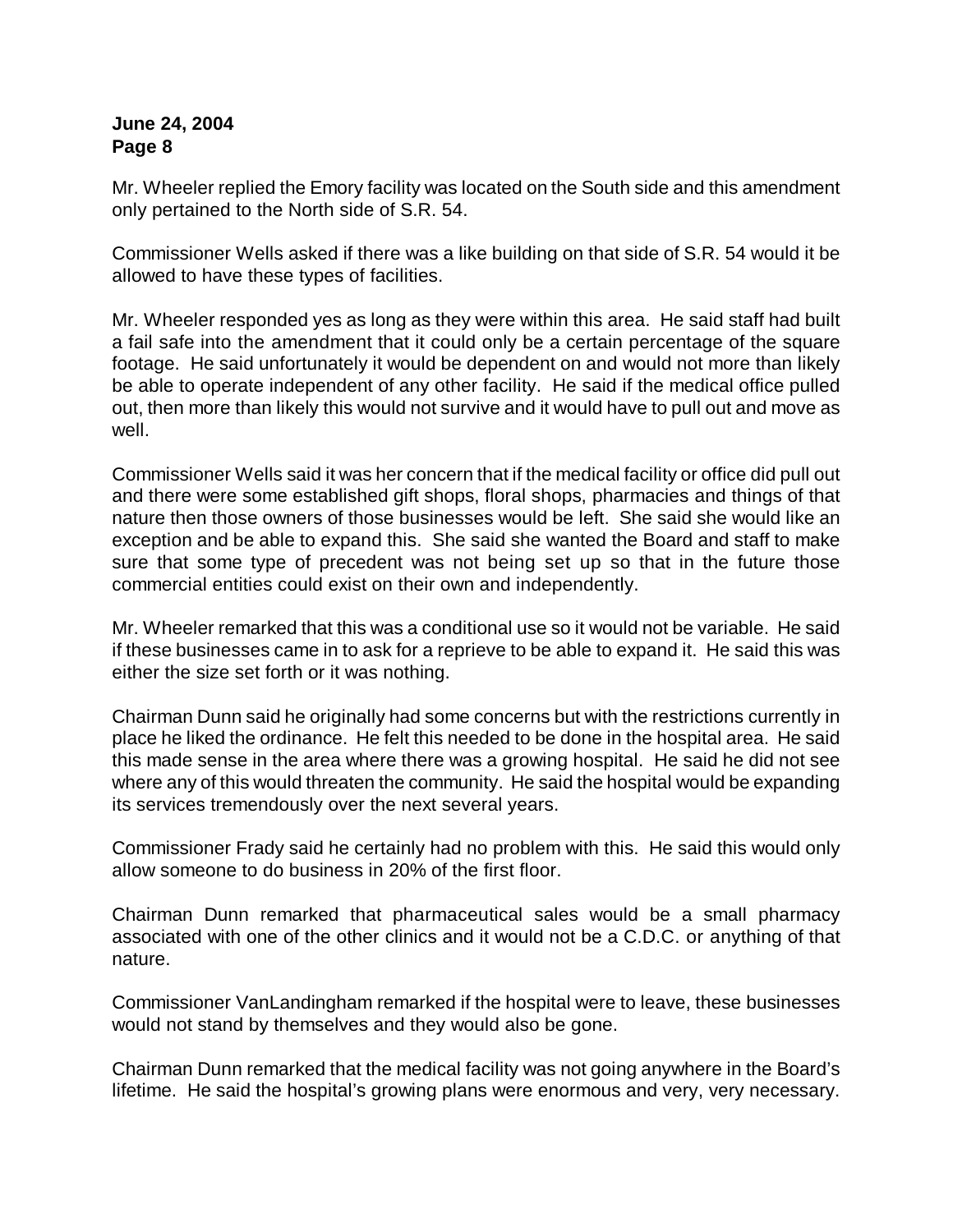The motion carried 5-0. A copy of Ordinance No. 2004-09, identified as "Attachment No. 4", follows these minutes and is made an official part hereof.

**ORDINANCE NO. 2004-10 - ADOPTION OF AMENDMENTS TO THE FAYETTE COUNTY ZONING ORDINANCE REGARDING ARTICLE VI. DISTRICT USE REQUIREMENTS, C-H HIGHWAY COMMERCIAL DISTRICT, B. PERMITTED USES, 7. AUTO PARTS AND TIRE STORE; RETAIL AND C. CONDITIONAL USES, 2. AUTOMOBILE, TRUCK, FARM EQUIPMENT, OR MOTORCYCLE SALES AND REPAIRS AND 17. SELF-STORAGE FACILITY AND AMEND THE SEQUENCING ORDER TO REFLECT THE PROPOSED AMENDMENT:** 

Zoning Director Aaron Wheeler said this was for the consideration of proposed amendments to the Fayette County Zoning Ordinance regarding Article VI. District Use Requirements, C-H Highway Commercial District, B. Permitted Uses, 7. Auto parts and Tire store; retail and C. Conditional Uses, 2. Automobile, Truck, Farm Equipment, or Motorcycle Sales and Repairs and 17. Self-Storage Facility and amend the sequencing order to reflect the proposed amendment. He said the Planning Commission recommended approval 5-0.

## **ORDINANCE NO. 2004-11 - ADOPTION OF AMENDMENTS TO THE FAYETTE COUNTY ZONING ORDINANCE REGARDING ARTICLE VI. DISTRICT USE REQUIREMENTS, M-1 LIGHT INDUSTRIAL DISTRICT, B. PERMITTED USES, 6. AUTOMOBILE OR TRUCK SALES, SERVICESTATION, PAINT SHOP, PARTS STORE INCLUDING REBUILDING OF PARTS, PARKING LOT OR GARAGE, TIRE RECAPPING FACILITY, UPHOLSTERY SHOP AND 39. MINI-STORAGE FACILITIES WITH A UNIT FLOOR SPACE NOT TO EXCEED 425 FEET AND C. CONDITIONAL USES, 8. SELF-STORAGE FACILITY:**

Zoning Director Aaron Wheeler said this was for consideration of proposed amendments to the Fayette County Zoning Ordinance regarding Article VI. District Use Requirements, M-1 Light Industrial District, B. Permitted Uses, 6. Automobile or truck sales, service station, paint shop, parts store including rebuilding of parts, parking lot or garage, tire recapping facility, upholstery shop and 39. Mini-storage facilities with a unit floor space not to exceed 425 feet and C. Conditional Uses, 8. Self-Storage Facility. The Planning Commission recommended approval 5-0.

Mr. Wheeler remarked that he would like to discuss the above two amendments together since they were related. He said after staff's review of the C-H amendment there was some ambiguity and staff felt there was a need to clarify the issue of light automotive services and repairs as opposed to heavy automotive service and repair which staff would be proposing on the following amendment regarding M-1. He said staff was also looking to remove self-storage facility from the conditional uses in C-H and put them in the conditional uses in M-1. He called the Board's attention to item F. on the agenda relating to M-1 that staff had called out on number 6 that the uses not listed in C-H under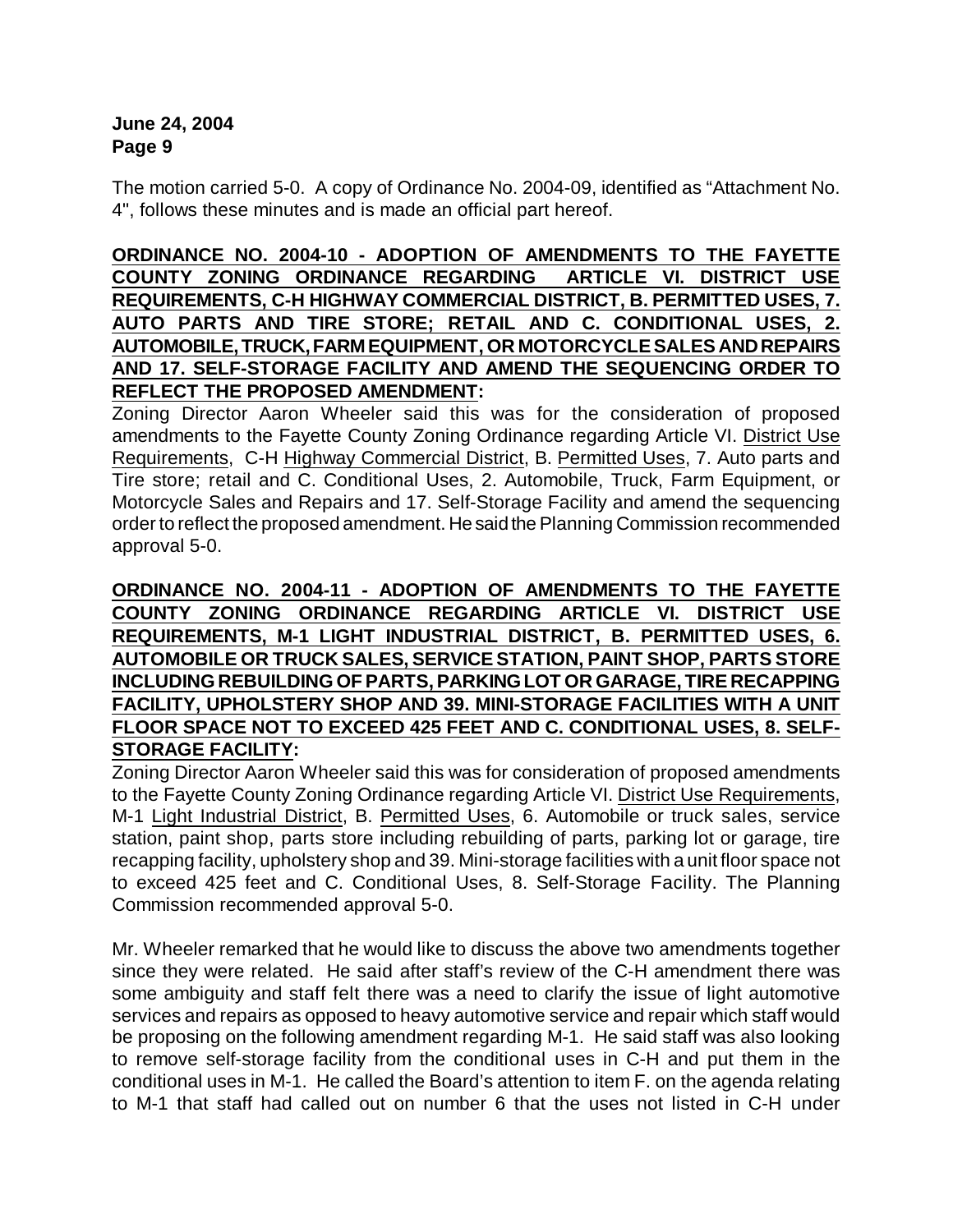automotive would be allowed in the M-1. He said staff had added in all of the necessary verbiage to go with the change.

Commissioner Frady asked for clarification that staff was not going to allow automotive repairs in item E. on the agenda but would in item F. on the agenda.

Mr. Wheeler replied that staff had called out the specific automotive repairs that would be allowed in item E. which included things like tire, oil and lube, tuneup and things that were very minor.

Commissioner Frady asked where would a car dealership go.

Mr. Wheeler responded that would fall under C-H regarding automobile service and repair which were used together.

Commissioner Frady asked why wouldn't anybody else be allowed to repair cars.

Mr. Wheeler responded that because in the C-H, staff was allowing people to repair cars. He said they could only do certain repairs.

Commissioner Frady said he was referring to changing out transmissions.

Mr. Wheeler replied that this was understood that auto repairs and incidental use to a car dealership and if a car was sold the person would also be allowed to repair said car.

Commissioner Frady said the county only had one automobile dealership and he did not think they worked on all cars. He said he did not understand why this would not be allowed in C-H. He said it was not that he was for or against it but he just did not understand why.

Mr. Wheeler said at this point it was not allowed at all in the current ordinance. He said staff was going to allow certain automotive services to be allowed in C-H.

Commissioner Frady asked why engine changes would not be allowed. He asked what was in C-H where staff did not want to do this.

Mr. Wheeler responded in a commercial highway district it was normally a retail district as opposed to somewhere that you would not want to see cars parked with the hoods off and engines stacked on engine stands or transmissions and so forth being laid about. He said that was not the district that was conducive for that. He said an industrial district would be more conducive to seeing that type of use. He said this was the reason staff moved that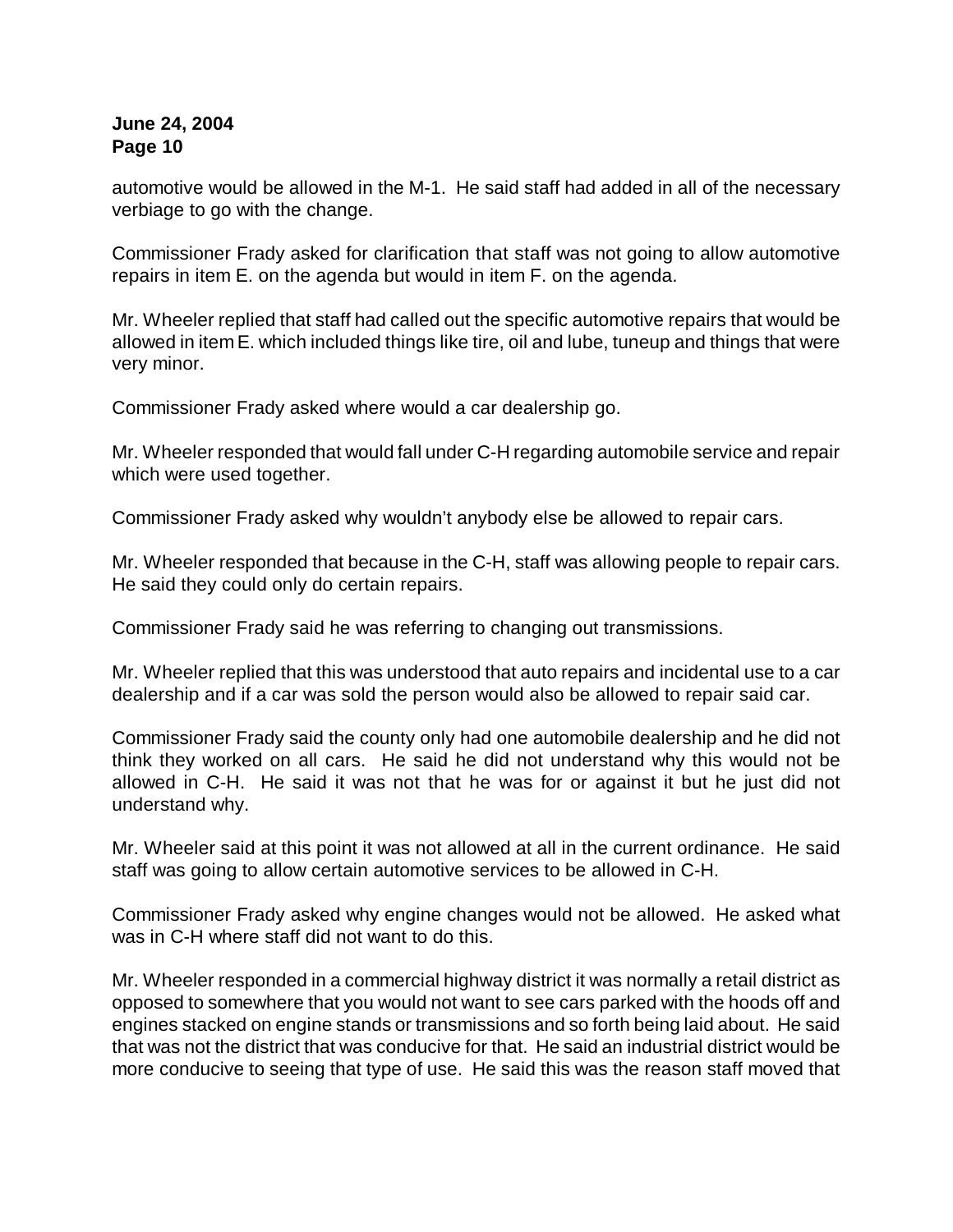into there and allowed what staff considered as retail automotive services allowed only in C-H.

Commissioner Frady said he would not want these out there either. He remarked that most houses' garages were located away from the street. He said if it was a legitimate business and the county had some in there and was allowing some and not others, then it was inconsistent.

Chairman Dunn asked if anyone would like to speak in favor or against these two changes to the ordinances.

On motion made by Commissioner Wells, seconded by Chairman Dunn to approve the Amendments to the Fayette County Zoning Ordinance regarding Article VI. District Use Requirements, C-H Highway Commercial District, B. Permitted Uses, 7. Auto Parts and Tire Store; Retail and C. Conditional Uses, 2. Automobile, Truck Farm Equipment, or Motorcycle Sales and Repairs and 17. Self-Storage Facility and Amend the Sequencing Order to Reflect the Proposed Amendment; **And** to approve the Amendments to the Fayette County Zoning Ordinance regarding Article VI. District Use Requirements, M-1 Light Industrial District, B. Permitted Uses, 6. Automobile or Truck Sales, Service Station, Paint Shop, Parts Store including Rebuilding of Parts, Parking Lot or Garage, Tire Recapping Facility, Upholstery Shop and 39. Mini-Storage Facilities with a Unit Floor Space not to exceed 425 feet and C. Conditional Uses, 8. Self-Storage Facility. The motion carried 5-0. A copy of Ordinance No. 2004-10, identified as "Attachment No. 5", follows these minutes and is made an official part hereof. A copy of Ordinance No. 2004- 11, identified as "Attachment No. 6", follows these minutes and is made an official part hereof.

## **ORDINANCE NO. 2004-12 - ADOPTION OF AMENDMENTS TO THE FAYETTE COUNTY ZONING ORDINANCE REGARDING ARTICLE VII. CONDITIONAL USES, EXCEPTIONS, AND MODIFICATIONS, B. CONDITIONAL USES ALLOWED, 34. SELF-STORAGE FACILITY:**

Zoning Director Aaron Wheeler remarked that this was for consideration of proposed Amendments to the Fayette County Zoning Ordinance regarding Article VII. Conditional Uses, Exceptions, and Modifications, B. Conditional Uses Allowed, 34. Self-Storage Facility. He said the Planning Commission recommended approval 5-0.

Chairman Dunn asked if there was anyone who wished to speak in favor of against this proposed amendment. Hearing none, he asked for the Board's pleasure on this item.

On motion made by Commissioner Wells, seconded by Commissioner Pfeifer to approve the Amendments to the Fayette County Zoning Ordinance regarding Article VII. Conditional Uses, Exceptions and Modifications, B. Conditional Uses Allowed, 34. Self-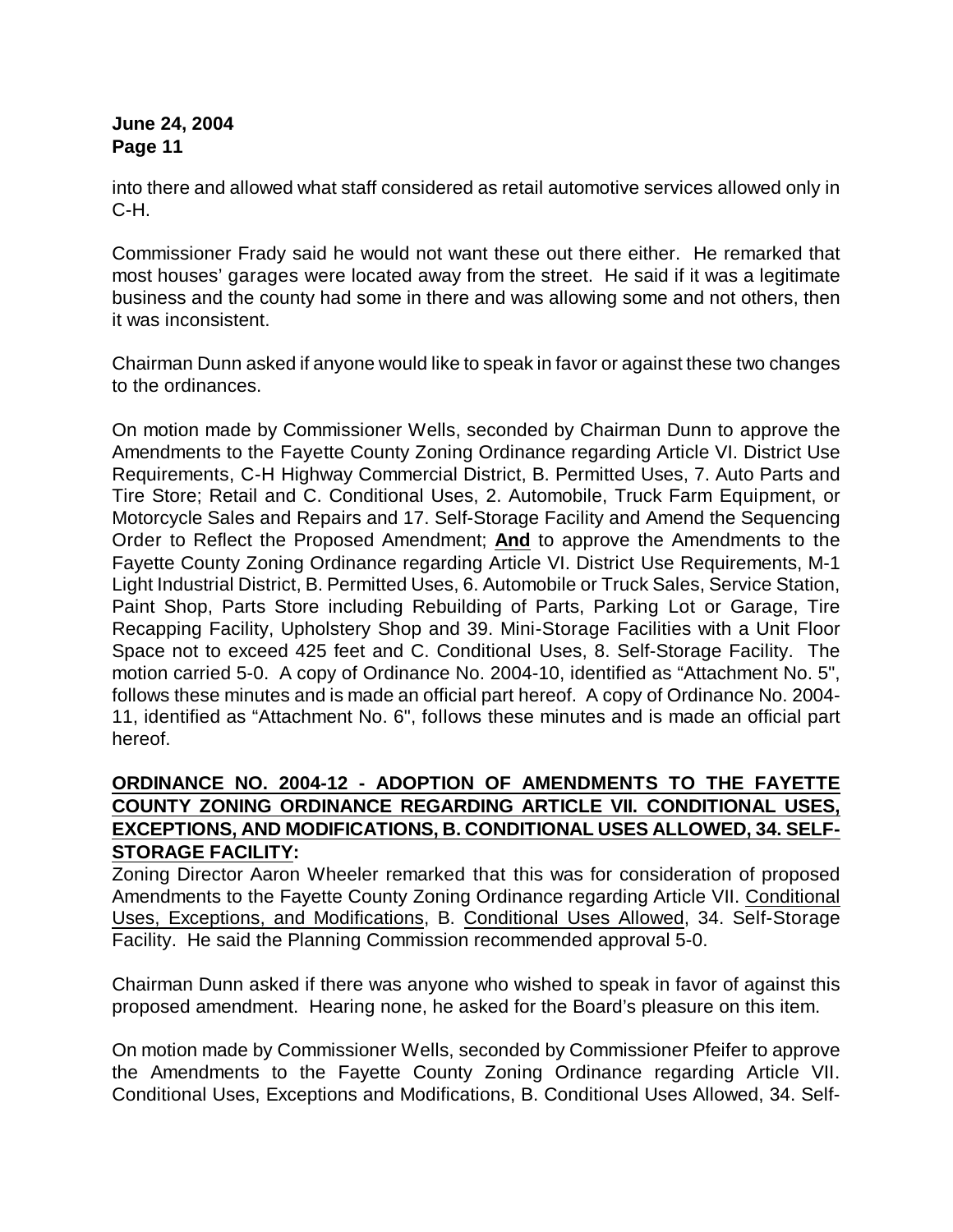Storage Facility. The motion carried 5-0. A copy of Ordinance No. 2004-12, identified as "Attachment No. 7", follows these minutes and is made an official part hereof.

### **ORDINANCE NO. 2004-13 - ADOPTION OF AMENDMENTS TO THE FAYETTE COUNTY ZONING ORDINANCE REGARDING ARTICLE III. DEFINITIONS REGARDING SECTION 3-18. CABANA(POOL CABANA) AND 3-80. PUBLIC UTILITY FACILITY AND AMEND THE SEQUENCING ORDER TO REFLECT THE PROPOSED AMENDMENT:**

Zoning Director Aaron Wheeler remarked that this was for consideration of proposed amendments to the Fayette County Zoning Ordinance regarding Article III. Definitions regarding Section 3-18. Cabana (Pool Cabana) and 3-80. Public Utility Facility and Amend the sequencing order to reflect the proposed amendment. He said the Planning Commission recommended approval 5-0.

Mr. Wheeler remarked that this was just for the purpose of clarification. He said when citizens come in it was good to have a definition for items that they asked for.

Commissioner Frady interjected that staff had gotten a lot of questions regarding this amendment from the Planning Commission.

Chairman Dunn asked if anyone wished to speak in favor or against this amendment. Hearing none, he asked for the Board's pleasure in this matter.

On motion made by Commissioner Wells, seconded by Chairman Dunn to approve the Amendments to the Fayette County Zoning Ordinance regarding Article III. Definitions regarding Section 3-18. Cabana (Pool Cabana) and 3-80. Public Utility Facility and Amend the Sequencing order to reflect the proposed Amendment. The motion carried 5-0. A copy of Ordinance No. 2004-13, identified as "Attachment No. 8", follows these minutes and is made an official part hereof.

### **AGREEMENT TO PROCEED WITH ANNEXATIONS APPROVED FOR BELLEMEADE SUBDIVISION:**

Chairman Dunn remarked that this was a request for the Board's consideration from the City of Fayetteville to enter into an "Agreement to Proceed with Annexations" for the proposed Bellemeade Subdivision. He said the Board had sent the City a land use objection on this. He said there had been some discussions with the City and they had come back to the Board with a letter dated June 16, 2004. He said the City of Fayetteville had decided that they would go along with the county's request that 88 houses be done plus the two five acre lot houses for a total of 90 houses on the 108 acre tract of property. He said the Board told the City if it could sign an agreement with the City, the developer and the County then the Board would then be able to withdraw its objection or at least mitigate its objection. He said he would like to propose that the County go along with what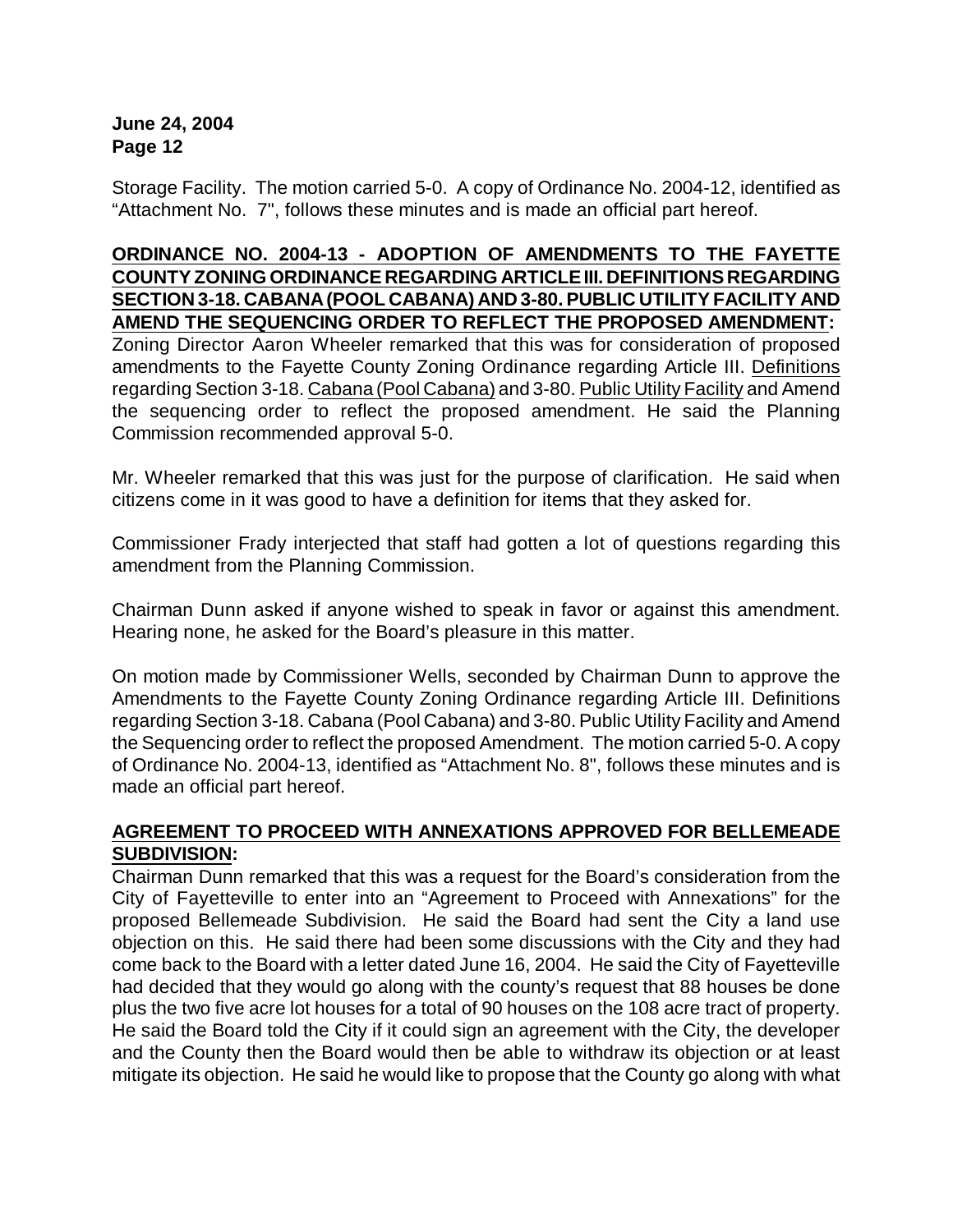the City had submitted to the County now. He said the City had done what the County had requested and the Board appreciated that.

On motion made by Commissioner Frady, seconded by Commissioner VanLandingham to authorize the Chairman to execute the "Agreement to Proceed with Annexations" with the City of Fayetteville for the proposed Bellemeade Subdivision. The motion carried 5-0. A copy of the Agreement, identified as "Attachment No. 9", follows these minutes and is made an official part hereof.

**CONSENT AGENDA:** On motion made by Commissioner Wells, seconded by Commissioner Pfeifer to approve the consent agenda as presented. The motion carried 5-0.

**SHERIFF'S OFFICE - TRANSFER OF FUNDS:** Approval of request from the Sheriff's Department to transfer \$2,743.93 from the General Budget Fund to Sheriff's Department Vehicle Maintenance Budget Category 10030323-522233.A copy of the request, identified as "Attachment No. 10", follows these minutes and is made an official part hereof.

**TAX REFUND APPROVED - JERRY H. BOND:** Approval of recommendation to approve a tax refund to Jerry H. Bond in the amount of \$652.98 for the years 2001, 2002 and 2003.

**TAX REFUND DENIED - NELLIE BAB:** Approval of recommendation to deny a tax refund to Nellie Bab in the amount of \$814.82 for the year 2003.

**TAX REFUND APPROVED - JOHN DUREN:** Approval of recommendation to approve a tax refund to John Duren in the amount of \$392.61 for the years 2001, 2002 and 2003.

**TAX REFUND APPROVED - DONALD J. APKING:** Approval of recommendation to approve a tax refund to Donald J. Apking in the amount of \$1,460.51 for the years 2001, 2002 and 2003.

**MINUTES:** Approval of minutes for Board of Commissioners meetings held on May 27, 2004 and June 2, 2004.

## **PUBLIC COMMENT:**

Members of the public are allowed up to five minutes each to address the Board on issues of concern other than those items which are on this evening's agenda.

There was no public comment.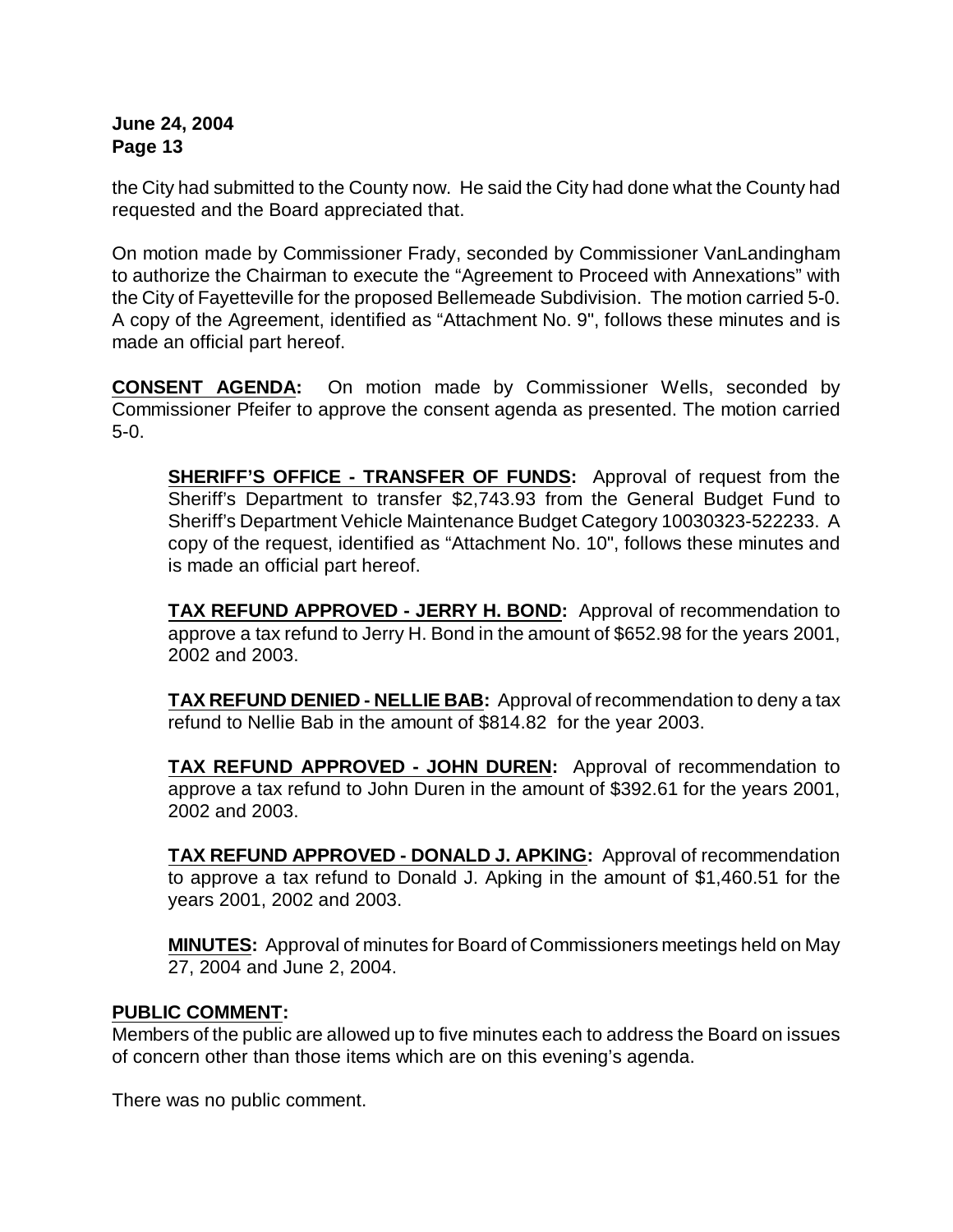# **STAFF REPORTS:**

**EXECUTIVE SESSION:** Attorney McNally requested an Executive Session to discuss six legal items and two real estate acquisition matters.

Commissioner Frady requested an Executive Session to discuss one legal item.

**EXECUTIVE SESSION:** On motion made by Commissioner Wells, seconded by Commissioner Pfeifer to adjourn to Executive Session to discuss seven legal items and two real estate acquisition matters. The motion carried 5-0.

**REAL ESTATE ACQUISITION:** Attorney McNally discussed a real estate item with the Board.

On motion made by Commissioner Wells, seconded by Chairman Dunn to authorize Attorney McNally to proceed in this matter. The motion carried 5-0.

**REAL ESTATE ACQUISITION:** Attorney McNally reported to the Board on a real estate item.

On motion made by Commissioner Wells, seconded by Commissioner VanLandingham to authorize Attorney McNally to proceed in this matter. The motion carried 5-0.

**LEGAL:** Assistant County Attorney Dennis Davenport updated the Board on a legal matter.

On motion made by Commissioner Wells, seconded by Chairman Dunn to authorize Assistant County Attorney Dennis Davenport to proceed in this matter. The motion carried 3-2 with Commissioner VanLandingham and Commissioner Frady voting in opposition.

**LEGAL:** Assistant County Attorney Dennis Davenport updated the Board on a legal matter.

On motion made by Commissioner Frady, seconded by Commissioner Wells to authorize Assistant County Attorney Dennis Davenport not to proceed in this matter. The motion carried 5-0.

**LEGAL:** Assistant County Attorney Dennis Davenport updated the Board on a legal matter.

On motion made by Commissioner Wells, seconded by Commissioner Frady for Assistant County Attorney Dennis Davenport not to proceed in this matter. The motion carried 5-0.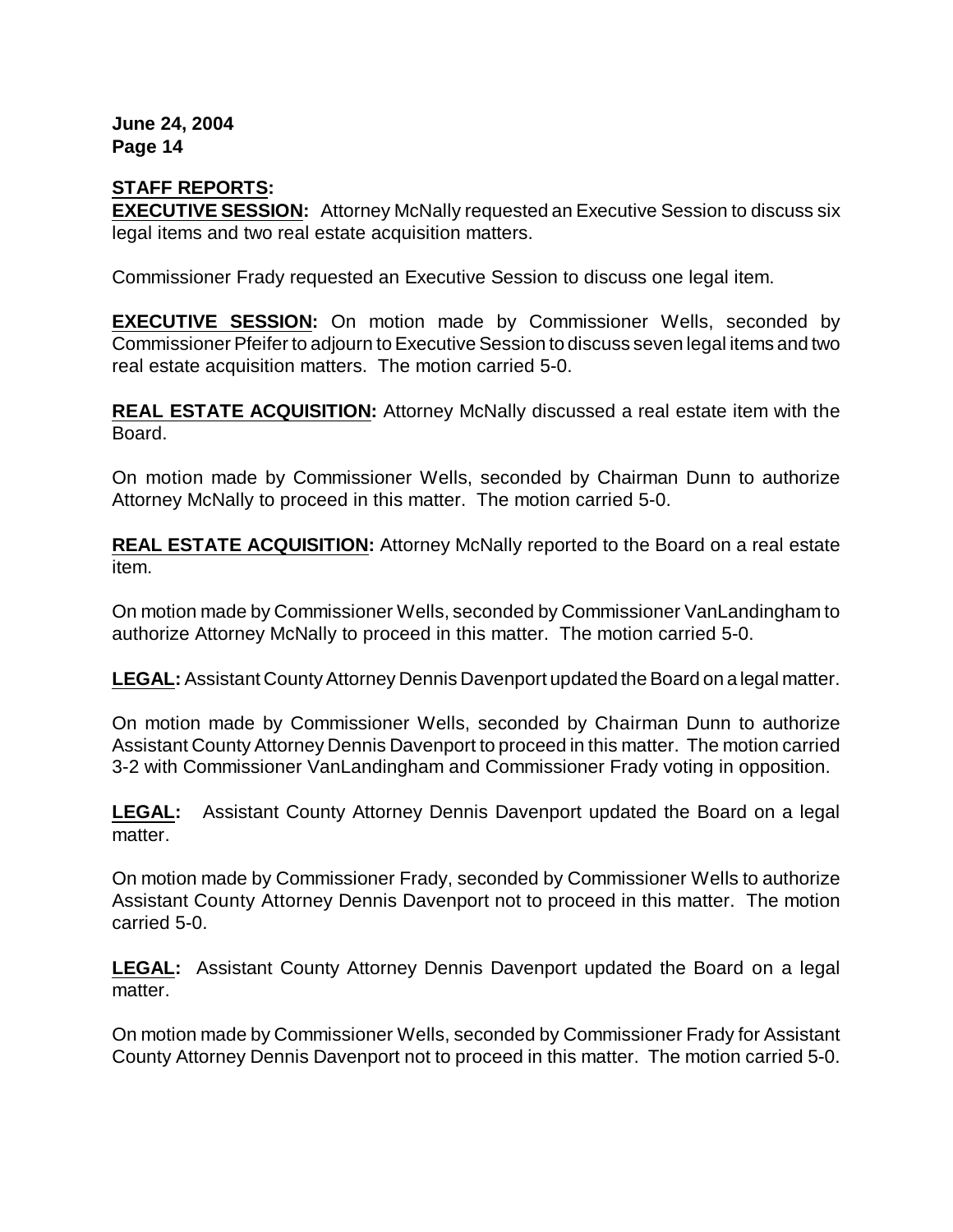**LEGAL:** Assistant County Attorney Dennis Davenport reported to the Board on a legal matter.

On motion made by Commissioner Wells, seconded by Chairman Dunn to authorize Assistant County Attorney Dennis Davenport to proceed in this matter. The motion carried 5-0.

**LEGAL:** Assistant County Attorney Dennis Davenport discussed a legal matter with the Board.

The Board took no action on this matter.

**LEGAL:** Commissioner Frady discussed a legal matter with the Board.

The Board took no action on this matter.

**LEGAL:** Attorney McNally and Commissioner Frady discussed a legal matter with the Board.

On motion made by Commissioner Frady, seconded by Commissioner Wells for the Assistant County Attorney Dennis Davenport to proceed in this matter. The motion carried 4-1 with Commissioner VanLandingham voting in opposition.

**EXECUTIVE SESSION AFFIDAVIT:** On motion made by Commissioner Wells, seconded by Commissioner VanLandingham to authorize the Chairman to execute the Executive Session Affidavit affirming that seven legal items and two real estate acquisition matters were discussed in executive session. The motion carried 5-0. A copy of the Executive Session Affidavit, identified as "Attachment No. 11", follows these minutes and is made an official part hereof.

There being no further business to come before the Board, Chairman Dunn adjourned the meeting at 10:00 p.m.

\_\_\_\_\_\_\_\_\_\_\_\_\_\_\_\_\_\_\_\_\_\_\_\_\_\_\_\_\_\_\_ \_\_\_\_\_\_\_\_\_\_\_\_\_\_\_\_\_\_\_\_\_\_\_\_\_\_\_\_\_\_\_\_

Karen Morley, Chief Deputy Clerk Gregory M. Dunn, Chairman